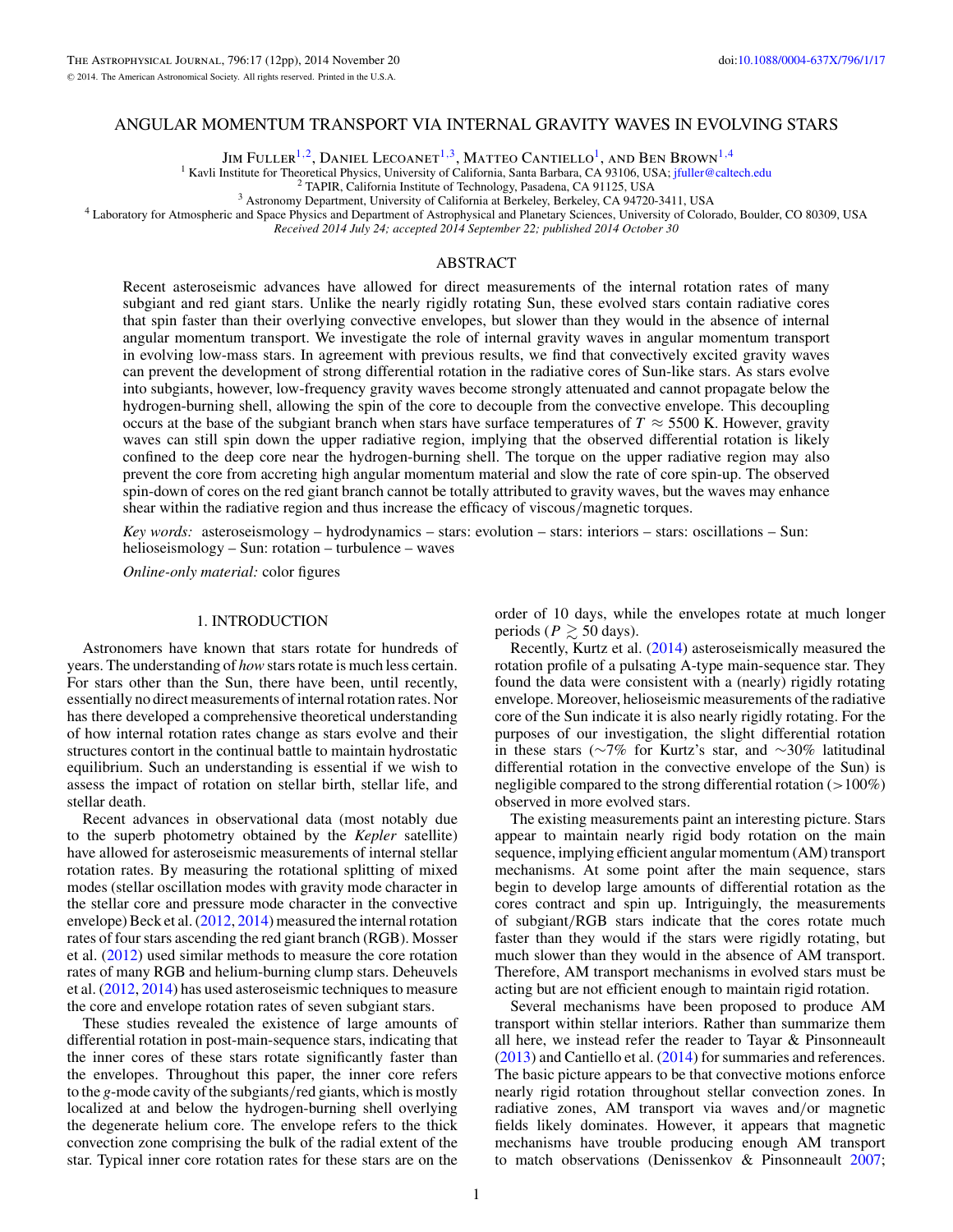<span id="page-1-0"></span>Denissenkov et al. [2010;](#page-10-0) Cantiello et al. [2014\)](#page-10-0), and wave-driven transport may therefore be important.

In a series of papers, several authors (Kumar & Quataert [1997;](#page-10-0) Zahn et al. [1997;](#page-11-0) Kumar et al. [1999;](#page-11-0) Talon et al. [2002;](#page-11-0) Talon & Charbonnel [2005,](#page-11-0) [2008;](#page-11-0) Charbonnel & Talon [2005\)](#page-10-0) investigated wave-driven AM transport in low-mass stars. Internal gravity waves (IGWs) are generated by convective motions near the radiative–convective interface. The IGW propagate into radiative regions and deposit their AM where they damp. Most of the IGW damp via radiative diffusion before they are able to reflect and set up stellar oscillation modes. The authors above found that IGW are capable of redistributing AM within Sun-like stars on short timescales and that IGW can partially account for the nearly rigid rotation of the Sun's radiative zone, although other mechanisms may also be required (Denissenkov et al. [2008\)](#page-10-0).

There have also been recent advances in numerical simulations of IGW in stellar interiors. Barker & Ogilvie [\(2010\)](#page-10-0) simulated tidally excited IGW propagating and nonlinearly breaking near the center of a solar-type star. More recently, Rogers et al. [\(2013\)](#page-11-0) simulated convectively excited IGW in massive main-sequence stars, while Alvan et al. [\(2014\)](#page-10-0) simulated convectively excited IGW in the Sun. The simulations are impressive, as they globally model convective motions, IGW excitation, and subsequent IGW propagation and dissipation. Their results serve as a basis for comparison with observations and our analytical results.

In this paper, we examine the role of AM transport via convectively excited IGW as stars evolve off the main sequence and up the RGB. In particular, we attempt to determine whether IGW can account for the necessary AM transport in subgiant*/* RGB stars to match asteroseismic observations. We find that as stars evolve, the increasing Brunt–Väisälä frequency in the radiative zone makes it opaque to IGW, preventing the IGW from penetrating into the inner core. On the lower subgiant branch, the inner core decouples from the influence of the convectively excited IGW, allowing the core to spin up. The IGW therefore have difficulty in spinning down the cores of RGB stars on their own, although they are still capable of removing large amounts of AM from the outer core. A complete picture of AM transport in these stars may therefore need to account for both IGW and other AM transport mechanisms, e.g., magnetic torques.

Our paper is organized as follows. In Section 2 we review the basic concepts involved in wave excitation, propagation, dissipation, and AM transport. Section [3](#page-4-0) presents a simple example of how IGW can redistribute AM within the differentially rotating core of an evolved star. In Section [4](#page-4-0) we provide some quantitative estimates of IGW characteristics and AM redistribution timescales in different types of stars. We conclude in Section [5](#page-8-0) with a discussion of our results and their relation to existing observations.

### 2. BASIC IDEAS

Here we review some of the basics of IGW generation, propagation, and dissipation. These concepts are also found in previous works (e.g., Kumar & Quataert [1997;](#page-10-0) Zahn et al. [1997;](#page-11-0) Kumar et al. [1999;](#page-11-0) Talon et al. [2002;](#page-11-0) Talon & Charbonnel [2005,](#page-11-0) [2008;](#page-11-0) Charbonnel & Talon  $2005$ ; here we present only the fundamental aspects crucial to IGW AM transport.

#### *2.1. Wave Energetics*

Like any other type of wave, IGW transport energy and AM. The waves extract energy*/*AM from the region of excitation and deposit it in the region of dissipation. In the case of convectively excited waves propagating in the radiative cores of evolving lowmass stars, the waves extract AM from the convective zone and deposit it in the radiative interior.

Convective motions generate waves with an energy flux of the order of

$$
E \sim \mathcal{M}L \tag{1}
$$

(Goldreich & Kumar [1990;](#page-10-0) Kumar et al. [1999\)](#page-11-0), where  $M$  is the convective Mach number near the radiative–convective interface,<sup>6</sup> and *L* is the stellar luminosity. For overlying convective zones, the waves carry an energy flux  $\vec{E}$  downward. For deep convection zones in low-mass stars,  $\mathcal{M} \ll 1$  and the waves have a negligible impact on the net energy transport. The characteristic angular frequency of the waves is the angular convective turnover frequency  $\omega_c$  near the radiative–convective interface, which we calculate via Equation (5.51) of Hansen & Kawaler [\(1994\)](#page-10-0):

$$
\omega_c = \frac{v_c}{\lambda},\tag{2}
$$

where  $\lambda$  is the mixing length and  $v_c$  is the convective velocity, which for efficient convection is

$$
v_c = \left(\frac{\lambda g}{\rho c_P T} F\right)^{1/3} \simeq \left(\frac{F}{\rho}\right)^{1/3},\tag{3}
$$

and all quantities have their usual meaning. The characteristic AM flux carried by the waves is

$$
\dot{J} \sim \frac{m_c}{\omega_c} \dot{E},\tag{4}
$$

where  $m_c$  is a characteristic azimuthal number associated with the waves, which is typically of the order of  $l \sim m \sim$  several.<sup>7</sup> For a slowly rotating  $(\Omega \ll \omega_c)$  star, we may expect prograde (positive *m*) waves and retrograde (negative *m*) waves to be excited to equal amplitudes, such that no net AM flux is carried by the waves. As we shall see below, differential rotation naturally produces a wave filter, selectively allowing prograde or retrograde waves to pass through, generating a non-zero net AM flux.

The AM flux of Equation (4) is quite large. The characteristic timescale for waves to change the spin of the radiative region is

$$
t_{\text{waves}} \sim \frac{I_{\text{rad}}\Omega}{j},\tag{5}
$$

where  $I_{rad}$  is the moment of inertia of the radiative zone and  $\Omega$  is the angular rotation frequency. For the Sun, subgiants, and red

convective envelopes.

<sup>&</sup>lt;sup>5</sup> Kumar & Quataert [\(1997\)](#page-11-0) and Zahn et al. (1997) contain a sign error in  $m$ , causing a fundamental error in the dynamics of prograde versus retrograde waves. Nonetheless much of the rest of their analysis is quite useful. The sign error was corrected in subsequent works.

<sup>&</sup>lt;sup>6</sup> Lecoanet & Quataert [\(2013\)](#page-11-0) define the convective Mach number as  $\omega_c/N_0$ , where  $N_0$  is a characteristic Brunt–Väisälä frequency below the convection zone. We choose to evaluate the convective Mach number as  $v_c/c_s$ , where  $v_c$  is the convective velocity and  $c_s$  is the sound speed at the base of the convection zone. The two expressions are the same within a factor of a few, and the uncertainty in the Mach number is smaller than uncertainties due to unknown physics, e.g., the characteristics of convection and the spectrum of IGW that it

generates. <sup>7</sup> For convection in a slowly rotating star, mixing length theory predicts the energy-bearing eddies to have horizontal extent of ∼*H*, where *H* is a pressure scale height. The excited waves have peak energies where *l* ∼ *r/H* (Goldreich & Kumar [1990\)](#page-10-0) which is usually of the order of *l* ∼ several at the base of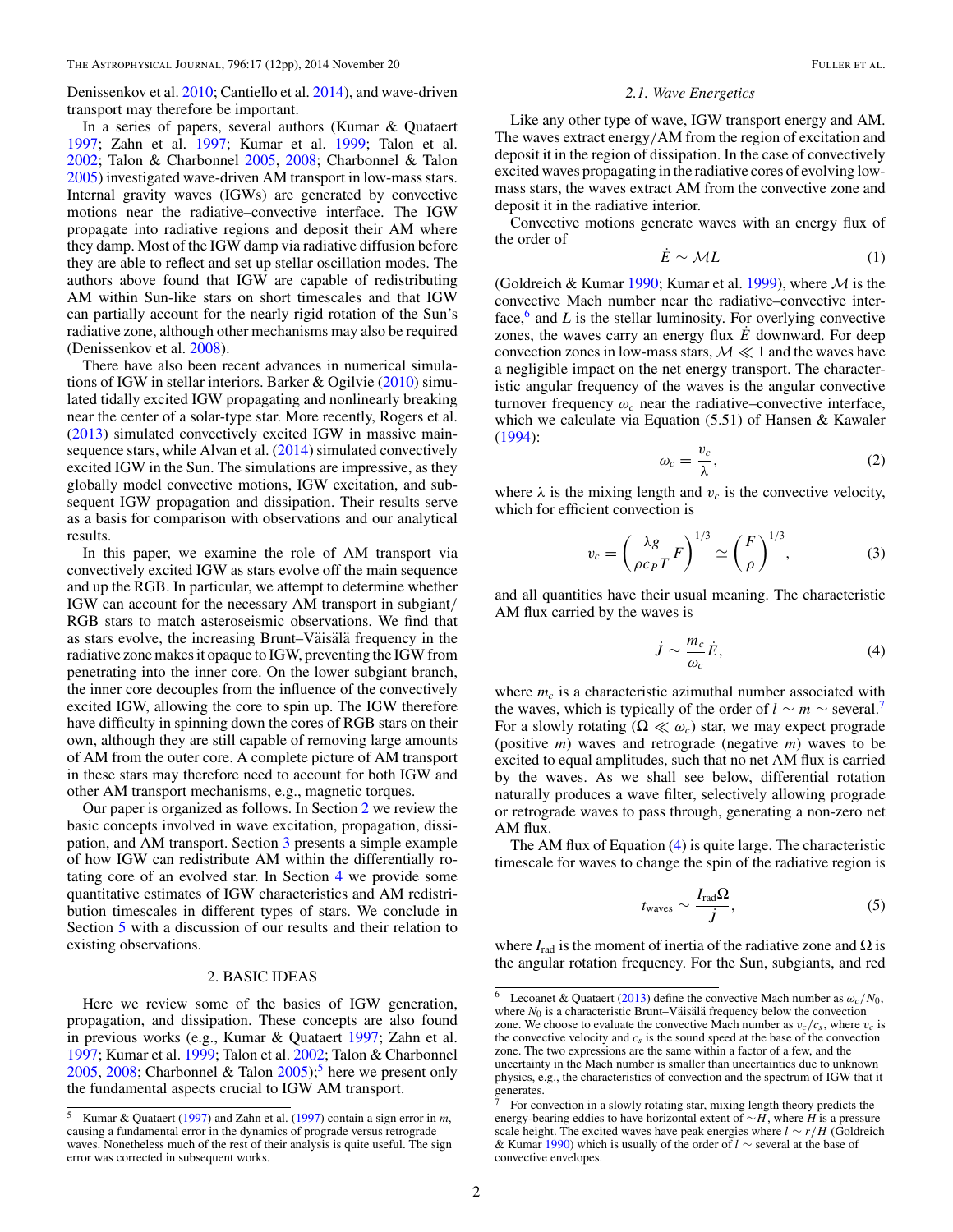<span id="page-2-0"></span>

**Figure 1.** Brunt–Väisälä frequency N as a function of stellar radius for several characteristic stellar models, generated from the MESA stellar evolution code. The horizontal lines are the angular convective turnover frequencies  $\omega_c$  near the bottom of the surface convection zones. The masses and radii of the models are  $M = M_{\odot}$ ,  $R = R_{\odot}$  (solar),  $M = 1.5 M_{\odot}$ ,  $R = 1.86 R_{\odot}$  (TAMS),  $M = 1.5 M_{\odot}$ ,  $R = 2.86 R_{\odot}$  (subgiant),  $M = 1.5 M_{\odot}$ ,  $R = 8.0 R_{\odot}$  (giant), and all models have solar metallicity.

giants,  $t_{\text{waves}} \lesssim 10^5$  yr. Actual wave spin-up timescales are typically longer (although still much shorter than stellar evolution timescales) because most waves are unable to propagate far into the radiative region. Nonetheless, it is important to realize that IGW are capable of changing the spin of the radiative regions on timescales much shorter than the stellar evolution timescale.

## *2.2. Wave Propagation and Dissipation*

The IGW generated by convection typically have very small frequencies compared to the Brunt–Väisälä frequencies in the radiative region, i.e.,  $\omega_c \ll N$  (see Figure 1). Consequently, the IGW have very short wavelengths, and their propagation*/* dissipation is well approximated by WKB scaling relations.<sup>8</sup> The WKB radial wave number of IGWs is

$$
k_r^2 = \frac{l(l+1)N^2}{r^2 \omega^2},
$$
\n(6)

and the radial group velocity is

$$
v_{g,r} = \frac{r\omega^2}{\sqrt{l(l+1)}N}.
$$
\n(7)

Lower frequency waves have shorter wavelengths and slower group velocities, making them more prone to damping. The radial wave damping length is (Zahn et al. [1997\)](#page-11-0)

$$
L_d = \frac{2r^3\omega^4}{[l(l+1)]^{3/2}NN_T^2K},\tag{8}
$$

where  $N_T^2 = N^2 - N_\mu^2$  is the thermal part of the Brunt–Väisälä frequency  $(N_{\mu}^2)$  is the compositional part) and

$$
K = \frac{16\sigma_B T^3}{3\rho^2 c_p \kappa} \tag{9}
$$

is the thermal diffusivity.<sup>9, 10</sup> The opacity  $\kappa$  in the denominator of Equation (9) is the effective opacity due to heat transport by both photons and degenerate electrons.

Equation (8) demonstrates that low-frequency waves have much smaller damping lengths, and are thus unable to propagate far from the convection zone. Additionally, large values of the *N* create very short damping lengths, preventing waves from propagating into strongly stratified regions. Characteristic damping lengths are  $L_d \sim 10^{-2} R_{\odot}$  for  $l = 3$ ,  $\omega = \omega_c$  waves just below the solar convection zone. Most waves therefore damp out long before they reach the stellar core. However, waves of frequency  $\omega \gtrsim 5\omega_c$  have damping lengths longer than a solar radius and can therefore penetrate all the way to the center of the Sun.

As stars evolve off the main sequence, their cores contract and the value of *N* near the hydrogen-burning shell increases markedly. The damping lengths of the waves are correspondingly shortened, preventing the waves from propagating to the centers of the stars. IGW are therefore somewhat ineffective at transporting AM into the cores of evolved stars, as we examine in more detail in Section [4.](#page-4-0)

### *2.3. Wave Filtering*

Differential rotation within a star naturally filters the IGW that propagate within the star. For simplicity, we assume shellular differential rotation at all times. $11$  The local wave frequency, measured in the co-rotating frame with angular velocity  $\Omega(r)$ , is

$$
\omega(r) = \omega(r_c) - m[\Omega(r) - \Omega(r_c)],\tag{10}
$$

where  $\omega(r_c)$  is the wave frequency when launched from the convective zone and  $\Omega(r_c)$  is the rotation frequency of the convective zone. Consider the case in which the interior layers of the star rotate faster than the surface such that  $\Omega(r) > \Omega(r_c)$ . The prograde waves  $(m > 0)$  are boosted to lower frequencies by the differential rotation, causing their damping lengths to drastically

We ignore the effect of magnetic fields on IGW dynamics. In most cases this approximation is justified because wave frequencies *ω* are typically larger than Alfvén frequencies  $\omega_A$ . However, for strong toroidal fields located in a tachocline, magnetic fields may be important. This possibility has been investigated by Kumar et al. [\(1999\)](#page-11-0), MacGregor & Rogers [\(2010\)](#page-11-0), and Rogers & MacGregor [\(2011\)](#page-11-0).

 $\overline{9}$  Equation (8) refers to the *radial* damping length, i.e., the radial distance the waves propagate before they dissipate. It is different from Equation (10) of Rogers et al. [\(2013\)](#page-11-0), which describes the *total* length traversed by a wave before it dissipates. Because gravity waves propagate primarily horizontally, the total damping length is much longer than the radial damping length. The two differ by a factor  $(\omega/N)$ , which is the pitch angle of the spiral traced out by a propagating wave front. Equation  $(8)$  (see also Equation  $(12)$ ) is the appropriate expression for the radial distance waves propagate before they damp out (in linear WKB theory), and Equation (17) of Rogers et al. [\(2013\)](#page-11-0) is incorrect.

<sup>&</sup>lt;sup>10</sup> IGW dynamics are modified in double-diffusive convection zones (see Wood et al. [2013,](#page-11-0) and references therein). These regions are characterized by a negative thermal part of the Brunt–Väisälä frequency,  $N_T^2$ , but a positive total Brunt–Väisälä frequency  $N^2$  due to a stabilizing composition gradient. Double-diffusive convection may exist at the base of the radiative envelope in higher mass main-sequence stars and at the base of the convection zone in RGB stars. The effect of double-diffusive convection is to enforce  $N_T \sim 0$ , implying that the wave damping length (see Equation (8)) becomes very large, i.e., IGW are essentially undamped in double-diffusive convection zones.  $11$  Uniform rotation across spherical shells may be maintained by magnetic

torques in radiative zones, even if these torques are inefficient at transporting AM in the radial direction, as argued by Spruit [\(2002\)](#page-11-0). Strong anisotropic turbulence along isobars (Zahn [1992;](#page-11-0) Meynet & Maeder [1997\)](#page-11-0) may also give rise to shellular rotation.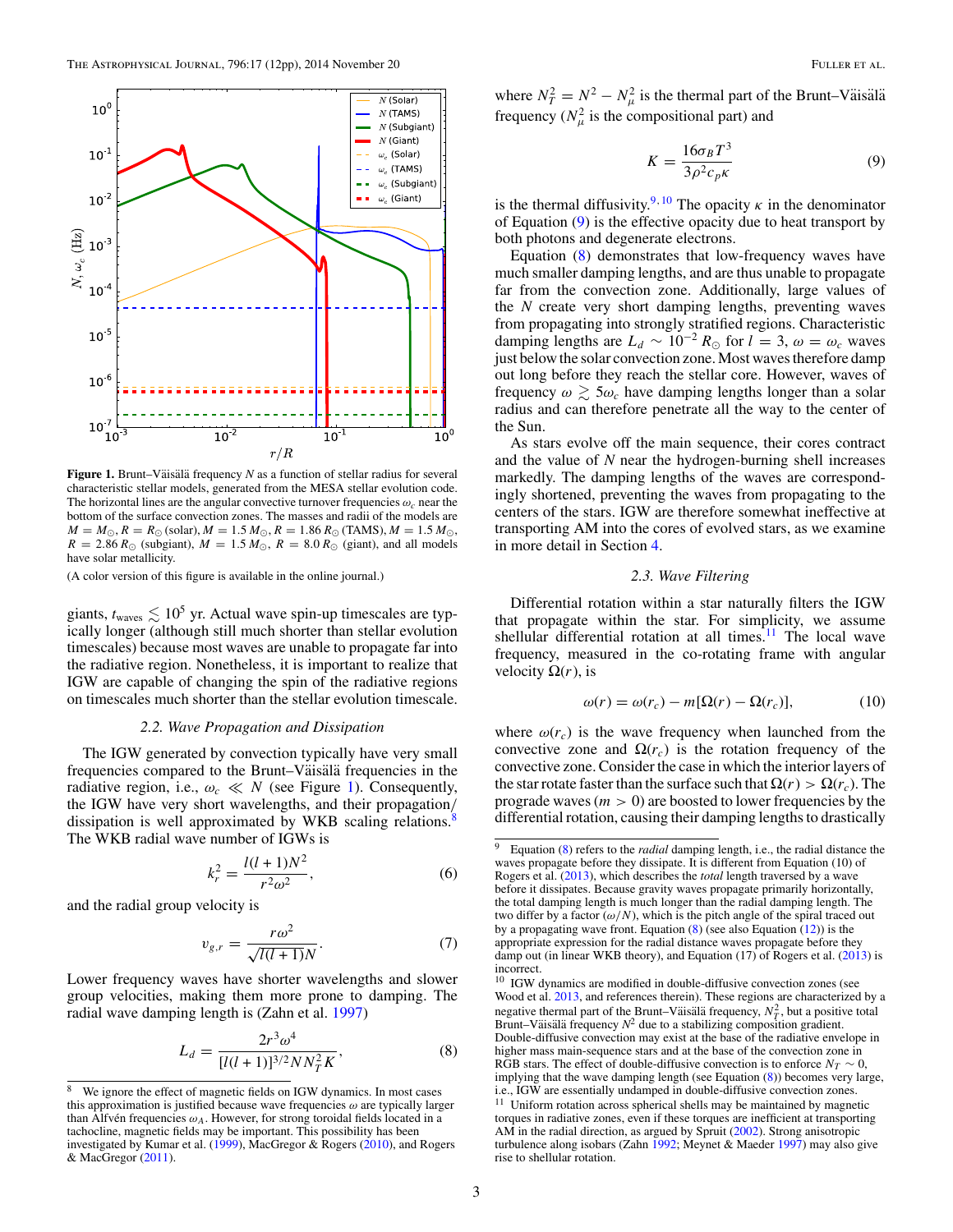<span id="page-3-0"></span>decrease. If  $\omega \to 0$ , the waves encounter a critical layer and are completely damped out. In contrast, the retrograde waves are boosted to higher frequencies by the differential rotation. Their damping length drastically increases, allowing them to propagate much further within the star than they would have otherwise.

The differential wave damping produces an imbalance in the net AM flux. The AM flux carried inward by a train of waves launched from an overlying convective zone is

$$
\dot{J}(r) = \dot{J}(r_c)e^{-\tau},\tag{11}
$$

where the wave optical depth  $\tau$  is

$$
\tau = 2 \int_{r}^{r_c} \frac{dr}{L_d}
$$
  
= 
$$
\int_{r}^{r_c} dr \frac{[l(l+1)]^{3/2} N N_T^2 K}{r^3 \omega^4}.
$$
 (12)

A factor-of-two change in  $\omega$  changes  $\dot{J}(r)$  by a factor of *e*<sup>15</sup>*<sup>τ</sup>* , a huge factor for strongly damped waves. Small amounts of differential rotation therefore change the wave frequencies enough to generate a huge difference between AM fluxes carried by prograde and retrograde waves.

Differential rotation thus sets up an efficient wave filter: prograde waves are absorbed before they can propagate far into more rapidly rotating layers of a star. Only retrograde waves pass through, meaning the net AM flux into the rapidly rotating layers is negative. When the retrograde waves dissipate, they deposit their negative AM, spinning down the rapidly rotating layers. The star thus evolves toward a state of rigid rotation.

### *2.4. Rotational Evolution*

The wave dynamics presented above do not always proceed so simply. One of the main reasons is the "anti-diffusive" nature of IGW, that can cause IGW to generate shear rather than destroy it. Indeed, there exists no equilibrium rotation rate in the presence of IGW, as waves cause small perturbations in rotation frequency (a small perturbation is defined as  $\Delta\Omega \ll \omega/m$ ) to grow in amplitude. In a rigidly rotating star, a small perturbation in spin rate is amplified on a timescale,

$$
t_{\text{grow}} = \frac{\pi}{3m^2} \frac{\rho r^4 L_d \omega^2}{\dot{E}},\tag{13}
$$

for an energy flux *E*˙ carried by waves of frequency *ω* and azimuthal number *m*. <sup>12</sup> This is essentially the timescale for waves to change the spin rate of a shell of thickness  $L_d \ll r$  by an amount *ω/m*.

The shear amplification cannot proceed indefinitely. Once the spin rate has changed by  $\Delta\Omega = \omega/m$ , the differential rotation creates a critical layer that absorbs incoming waves. At this point, the shear can no longer be amplified because waves damp out just before reaching the critical layer. The shear thus moves toward the source of the IGW (Goldreich & Nicholson [1989\)](#page-10-0).

IGW AM transport therefore proceeds in two different modes. Small perturbations in spin ( $\Delta \Omega \ll \bar{\omega}/\bar{m}$ , where  $\bar{m}$  and  $\bar{\omega}$  are the characteristic pattern number and angular frequency of waves which dominate the AM flux) are amplified on the timescale

 $t_{\text{grow}}$ . Large perturbations in spin ( $\Delta\Omega \gtrsim \bar{\omega}/\bar{m}$ ) efficiently filter waves in such a manner as to allow them to reduce the differential rotation until ΔΩ  $∼$   $\bar{ω}/\bar{m}$ . Hence, IGW cannot enforce rigid rotation, although they can prevent the build-up of large amounts of differential rotation. The Sun's nearly rigidly rotating radiative zone has  $\Delta\Omega \ll \omega_c$  (Howe [2009\)](#page-10-0), which indicates that some other mechanism (e.g., magnetic torques) prevents the build-up of shear (Denissenkov et al. [2008\)](#page-10-0).

### *2.5. Complications*

Above, we ignored viscous effects that are important in cases where IGW are able to produce large amounts of shear. Viscosity coupled with IGW-induced shear can produce shearlayer oscillations (SLOs) near the base of the convection zone (see Kumar et al. [1999;](#page-11-0) Kim & MacGregor [2001;](#page-10-0) Talon et al. [2002;](#page-11-0) Talon & Charbonnel [2005\)](#page-11-0) that may have been detected in the Sun (Howe et al.  $2000$ ).<sup>13</sup> The timescale of the SLO is approximately equal to  $t_{\text{grow}}$  evaluated for  $\omega = \omega_c$ , and is on the order of years in the Sun.

For the purposes of the secular evolution of global scale differential rotation, many of the anti-diffusive effects of IGW, such as the SLO, can be ignored. The SLO has a short timescale and likely does not qualitatively affect evolution on longer timescales. Instead, secular evolution arises from wave filtering due to the steady-state (or averaged) differential rotation. This filtering allows IGW to reduce the differential rotation until its amplitude is of the order of  $\Delta\Omega \sim \bar{\omega}/\bar{m}$ .

An additional complication is that we must include the effects of a broad spectrum of waves (consisting of large ranges in *l*, *m*, and  $\omega$ ), whose shape is not well constrained (see Section [4.1\)](#page-5-0) and which has a stochastic nature. The stochastic nature of the wave excitation is likely to average out into a smooth wave spectrum over comparatively long  $(t \gg \omega_c^{-1})$  spin-down timescales.<sup>14</sup> Although the general tendency for waves to reduce large amplitude background differential rotation is not strongly dependent on the wave spectrum, the details of the process can be.

Finally, we have ignored the influence of the Coriolis force on the IGWs even though the local spin frequency  $\Omega(r)$  can be comparable to or greater than the local wave frequency  $\omega(r)$ . We expect the effect of rotation on propagating IGWs to be well captured by the traditional approximation (Bildsten et al. [1996;](#page-10-0) Lee & Saio [1997\)](#page-11-0), which has been explored in previous works (Pantillon et al. [2007;](#page-11-0) Mathis et al. [2008,](#page-11-0) [2013;](#page-11-0) Mathis [2009\)](#page-11-0). The main effect of the Coriolis force is to increase the effective value of*l*for the IGW, decreasing their damping length. This will introduce some quantitative corrections to our findings, although uncertainties in the wave spectrum are likely to be more important. It is also possible that rotation will change the nature of convection and the spectrum of IGW that it generates (Mathis et al. [2014\)](#page-11-0); however, since even the non-rotating spectrum is poorly understood, we ignore this issue in this work.

Our goal is to obtain general results that are robust against the details of the effects above. We proceed with a simplified analysis that produces order-of-magnitude estimates for secular wave spin-down timescales, and defer a more precise description of AM redistribution via IGW to future work.

<sup>&</sup>lt;sup>12</sup> Equation (13) is essentially the same as Equation (13) of Kumar & Quataert [\(1997\)](#page-10-0), although due to a sign error they mis-interpreted it as a shear damping timescale rather than a growth timescale.

 $13$  The physical nature of SLO are essentially the same as the quasi-biennial oscillation observed in the Earth's atmosphere due to upwardly propagating IGW (Shepherd [2000;](#page-11-0) Baldwin et al. [2001\)](#page-10-0).

 $14$  This may not be true in the diffuse atmosphere of high-mass stars where small moments of inertia produce very small wave spin-up timescales and may allow for stochastic evolution of the spin frequency*/*direction of the atmosphere, see Rogers et al. [\(2013\)](#page-11-0).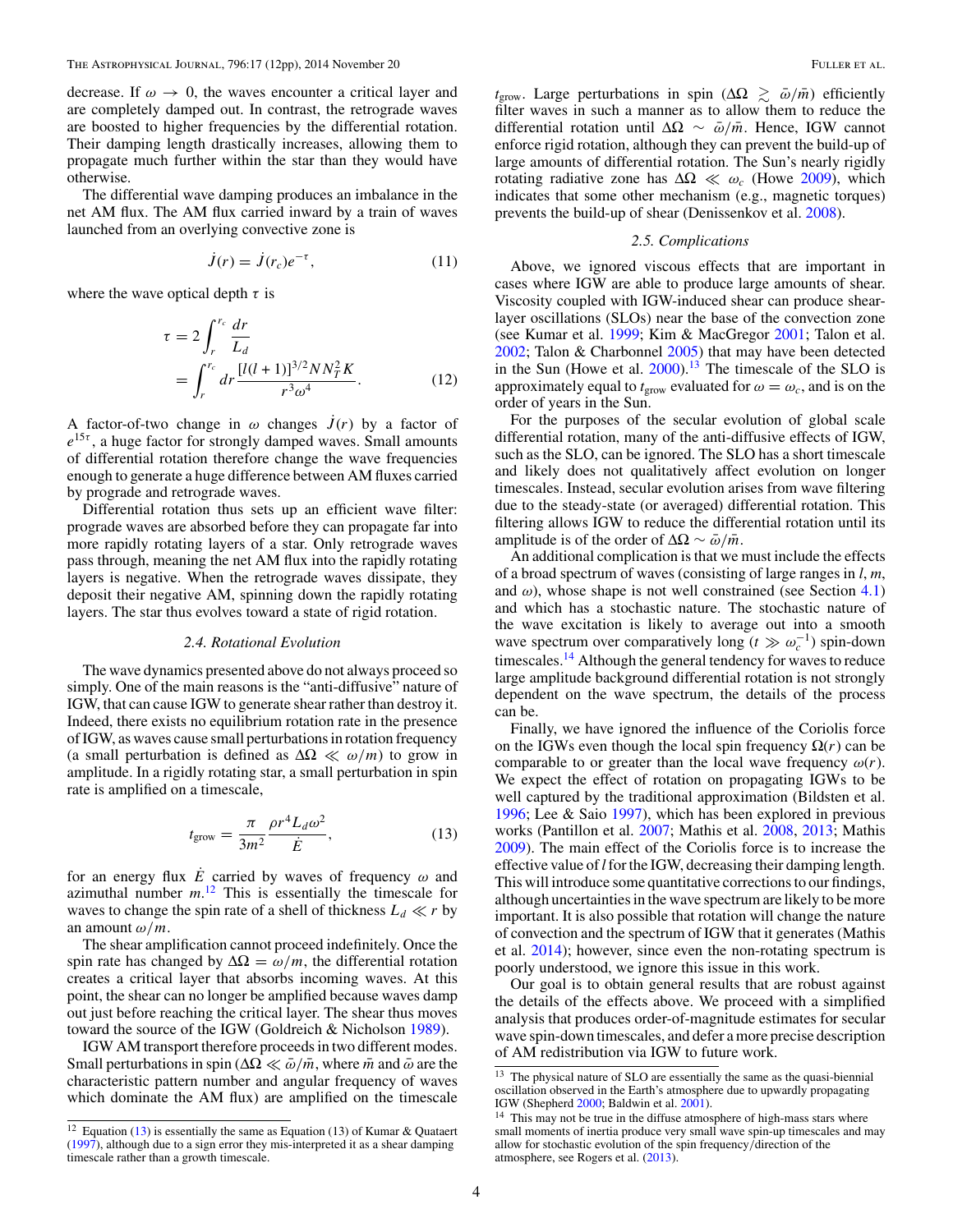<span id="page-4-0"></span>

**Figure 2.** Angular momentum transport in differentially rotating stars for the simplified wave spectrum of Equation (15). Top: linear differential rotation profile in a subgiant and red giant model (with same parameters as in Figure [1\)](#page-2-0) calculated via Equation (14). The corresponding rotation periods are  $P(r =$ 0) = 10 days,  $P(r = R) = 100$  days (subgiant), and  $P(r = R) \approx 800$  days (giant). Middle: absolute value of total AM flux through the surface at radius *r*, in units of the flux launched from the convective zone  $J_c$  (see the text). Bottom: wave spin-down timescale  $t_w$  as a function of  $r$ . The dashed portions of the curves indicate regions which are being spun up by dissipating prograde waves, while the solid portions are being spun down by dissipating retrograde waves. The shaded vertical columns indicate the location of the hydrogen-burning shell in the like-colored model. In this simple example the differential rotation of the outer radiative region is reduced on short timescales, while the inner core is nearly unaffected.

### 3. SIMPLE EXAMPLE

Asteroseismic analyses (Beck et al. [2012,](#page-10-0) [2014;](#page-10-0) Deheuvels et al. [2012,](#page-10-0) [2014;](#page-10-0) Mosser et al. [2012\)](#page-11-0) of subgiant and RGB stars reveal that the stellar cores rotate much faster than the envelope. Unfortunately the measurements are not able to provide precise angular velocity profiles. Let us consider the simple case in which the angular velocity  $\Omega(r)$  varies linearly with radius between the core and the envelope, such that

$$
\Omega(r) = \Omega(r_c) + \frac{r_c - r}{r_c} [\Omega(r_g) - \Omega(r_c)],\tag{14}
$$

where  $\Omega(r_g)$  is the rotation rate of the *g*-mode cavity from asteroseismic measurements. Example rotation profiles for a subgiant and red giant are shown in Figure 2.

This angular velocity profile will evolve in the presence of convectively excited IGW. Consider a simplified wave spectrum

consisting only of  $l = 3$ ,  $m = \pm 3$  waves with  $\omega = 2\omega_c$ , and with total energy flux  $E_c = 10^{-2}ML$ . We have reduced the energy flux from Equation  $(1)$  to account for the lower energy contained in higher frequency waves (see Section [4.1\)](#page-5-0). Since we have not included a full IGW spectrum, this exercise provides an approximate lower limit for IGW fluxes (and an upper limit for IGW spin-down times). The total AM flux into any region of the star is given by

$$
\dot{J} = \frac{3}{2\omega_{+}} \dot{E}_{c} e^{-\tau_{+}} - \frac{3}{2\omega_{-}} \dot{E}_{c} e^{-\tau_{-}}.
$$
 (15)

Here, the + and−subscripts refer to the prograde and retrograde waves, respectively. The local wave frequencies *ω* are calculated from Equation [\(10\)](#page-2-0)), while the optical depths  $\tau$  are calculated from Equation [\(12\)](#page-3-0).

In our scenario, the prograde waves encounter a critical layer (where  $\omega \to 0$ ) only a small distance below the convective zone, and are completely absorbed. This absorption may contribute to SLOs localized on short timescales (see above) that are localized near the radiative–convective interface, but we ignore this issue here. The retrograde waves are boosted to higher frequencies by the differential rotation and carry their AM deep into the radiative zone. They dissipate above the hydrogen-burning shell where the rise in *N* lowers their damping length.

The net AM flux *J* is shown in the middle panel of Figure 2. The value of  $J/J_c$  is zero at the base of the convective zone because there is an equal flux of prograde and retrograde waves. It quickly rises to  $|J/J_c| \simeq 1$  because the prograde waves are absorbed at the critical layer slightly below the convective interface. The value of  $J/J_c$  falls off deeper in the star as the retrograde waves damp out.

We also plot the wave spin-down timescale

$$
t_{\rm w}(r) = \frac{-\Omega_s dI/dr}{d\dot{J}/dr},\qquad(16)
$$

where *I* is the total moment of inertia of layers interior to radius *r*, and  $dI/dr = (8\pi/3)\rho r^4$ . It is evident from Figure 2 that the waves will change the spin of the star on very short timescales, with  $t_w(r)$  as short as  $\sim$ 50 yr in the case of the red giant. We can thus conclude that the linear differential profile adopted for this example is a very unstable configuration and would be wiped out on timescales much shorter than the stellar evolution timescales. Most of the differential rotation in real stars must be confined to the inner part of the core  $(r/R \leq 3 \times 10^{-2})$ where  $t_w(r)$  is longer than the stellar evolution timescales. This conclusion is consistent with the results of Deheuvels et al. [\(2014\)](#page-10-0), whose asteroseismic inversions show a tentative preference for differential rotation restricted to layers near the hydrogen-burning shell.

# 4. ANGULAR MOMENTUM TRANSPORT IN EVOLVING STARS

The simple example above highlighted that IGWs will likely confine rapid rotation to well below the radiative–convective interface in evolved stars. In this section we generalize our results for more realistic frequency spectra. However, the goal is still to obtain simple results which are not strongly dependent on the details of the wave spectrum.

In the analysis below, we will consider waves propagating through a rigidly rotating radiative zone. If low-frequency IGW are able to propagate into regions of significant differential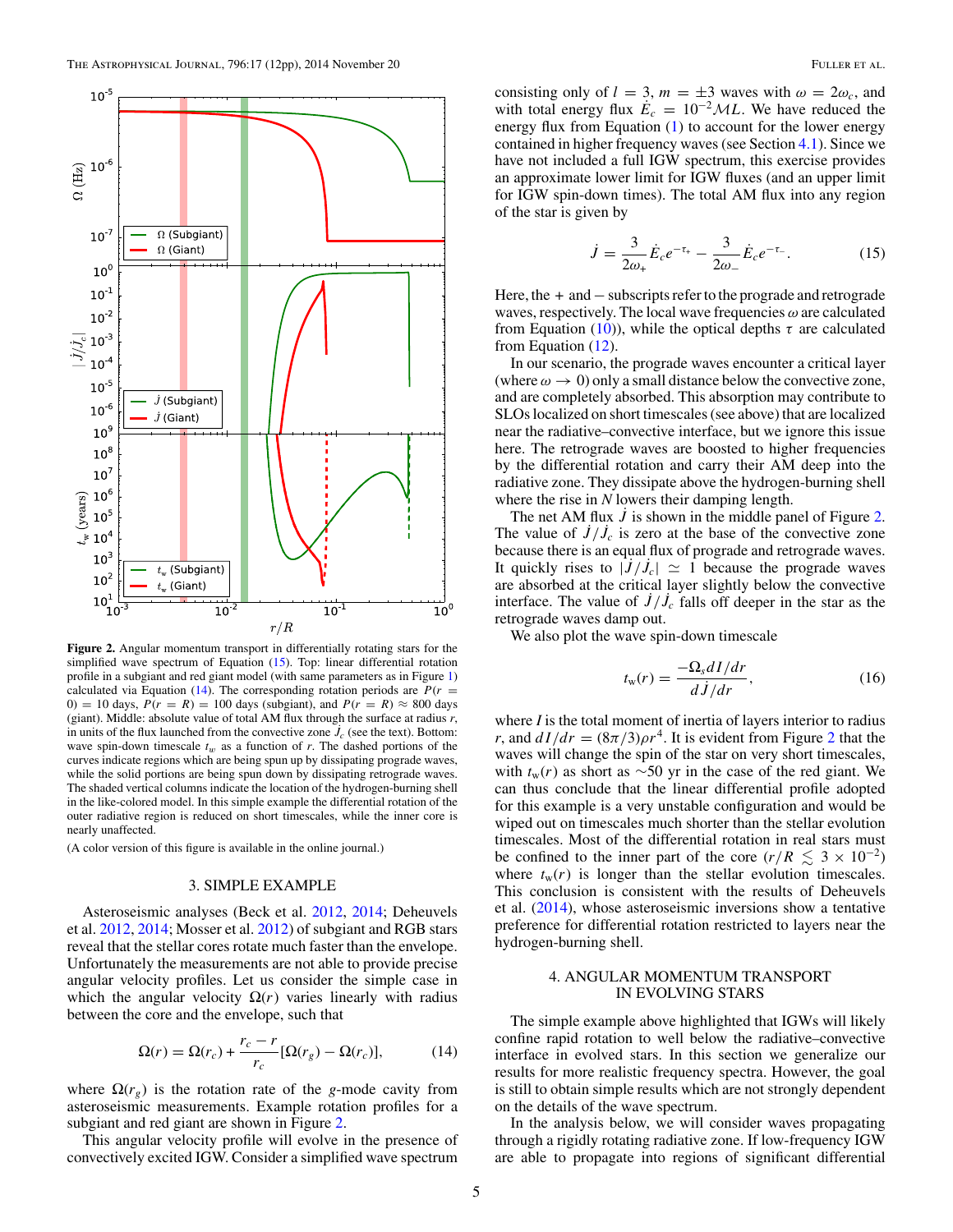<span id="page-5-0"></span>rotation they can wipe it out on very short timescales, as shown above. Therefore regions permitting large wave energy fluxes should not contain strong differential rotation. Our main goal is then to determine which regions of the star are transparent to waves in the absence of differential rotation.

### *4.1. Spectrum of Convectively Generated Internal Gravity Waves*

There is broad agreement that convective motions most efficiently generate IGW when the length scales and timescales of the convection and the IGW are comparable (Lighthill [1978\)](#page-11-0). The dominant source of IGW are large-scale convective rolls with size *H* and with coherence times  $\omega_c^{-1}$ . This generates waves with frequencies *ω* ∼ *ωc*, horizontal mode number *l* ∼ *r<sub>c</sub>*/*H*, and radial wavenumber  $(N/\omega_c)H^{-1} \gg H^{-1}$ , where  *is a typical Brunt–Väisälä frequency in the radiative zone.* The luminosity of these low-frequency waves is

$$
\dot{E} = \eta \mathcal{M}L. \tag{17}
$$

Here, *η* is an efficiency factor of the order of unity. This is the prediction of, e.g., Press [\(1981\)](#page-11-0), Garcia Lopez & Spruit [\(1991\)](#page-10-0), Goldreich & Kumar [\(1990\)](#page-10-0), Kumar et al. [\(1999\)](#page-11-0), Lecoanet & Quataert  $(2013)$ , and is consistent with recent numerical simulations (Alvan et al. [2014\)](#page-10-0).

Although the peak of the excitation spectrum is well understood, the rest of the spectrum is poorly constrained. The primary difficulty is that high-frequency waves are excited by small length scale convective motions, which are difficult to resolve in simulations or experiments. For instance, the power spectra of convective motions presented in the simulations of Belkacem et al. [\(2009\)](#page-10-0) and Alvan et al. [\(2014\)](#page-10-0) using the ASH code (Clune et al. [1999;](#page-10-0) Brun et al. [2004\)](#page-10-0), look very different from the power spectra measured in far more turbulent experiments (e.g., Niemela et al. [2000\)](#page-11-0). Even theoretically, there is no consensus on whether the small-scale motions follow a Kolmogorov (Kolmogorov [1941\)](#page-10-0) energy cascade, or a Bolgiano–Obukhov (Bolgiano [1959;](#page-10-0) Obukhov [1959\)](#page-11-0) entropy cascade (e.g., Lohse  $& Xia 2010$ ). Note, however, that the most turbulent simulations and experiments suggest that small-scale fluctuations follow a Kolmogorov cascade (e.g., Boffetta et al. [2012;](#page-10-0) Lohse & Xia [2010,](#page-11-0) and references within).

Because direct numerical simulations of wave excitation by convection (Rogers & Glatzmaier [2005;](#page-11-0) Brun et al. [2011;](#page-10-0) Rogers et al. [2013;](#page-11-0) Alvan et al. [2014\)](#page-10-0) may not have fully resolved the turbulent motions generating high-frequency waves, we instead turn to theoretical predictions based on the assumption of a Kolmogorov power spectrum of convective motions. Lecoanet & Quataert [\(2013\)](#page-11-0) predict a wave power spectrum

$$
\frac{d\dot{E}(\omega,l)}{d\omega\,dl} \sim \frac{\dot{E}}{l\omega_c} \left(\frac{\omega}{\omega_c}\right)^{-a} \left(l\frac{H}{r_c}\right)^b \left(l\frac{d}{r_c}\right)^c, \qquad (18)
$$

where *d* is the width of the transition regime between the radiative and convective regions, and *E*˙ is the total wave energy flux given by Equation (17). Here,  $k_{\perp} = \sqrt{l(l+1)}/r$  is assumed to be less than  $H^{-1}(\omega/\omega_c)^{3/2}$ , and *a*, *b*, *c* are power-law coefficients. Depending on the details of the transition region, Lecoanet & Quataert  $(2013)$  find *a* between 7.5 and 8.5,  $b = 4$ , and *c* between 0 and 1. Goldreich & Kumar [\(1990\)](#page-10-0) predict  $a = 7.5$  and  $b = 3$ .

There is a sharp decline in wave luminosity with frequency because only small eddies have high frequencies, and there is very little power in the small eddies. Furthermore, the waves most efficiently excited by these small eddies have small horizontal wave lengths, and thus damp very quickly. The least damped waves have small *l*, and are excited due to the (low probability) coherent superposition of many small eddies (Garcia Lopez  $&$  Spruit [1991\)](#page-10-0). These waves have

$$
\frac{d\dot{E}(\omega)}{d\omega} \sim \frac{\dot{E}}{\omega_c} \left(\frac{\omega}{\omega_c}\right)^{-a}.\tag{19}
$$

We allow *a* to be a free parameter, and expect most probable values to lie in the range  $3.5 \le a \le 7.5$ .

Up to this point, we have not considered the effects of stratification. Kumar et al. [\(1999\)](#page-11-0) suggest that the stratification of a convection zone above a radiative zone can enhance excitation of high-frequency waves. Because the scale height decreases with increasing radius, they argue that the energybearing convective motions will shift to smaller length scales and higher frequencies with increasing radius. Under these assumptions, high-frequency, low *l* waves can be excited by the coherent superposition of many small, energy-bearing eddies. This allows for much more efficient excitation of high-frequency waves. Their analytic calculations predict a wave spectrum with *a* ∼ 3*.*3, whereas semi-analytic work has suggested *a* ∼ 4*.*5 (see also Talon et al. [2002;](#page-11-0) Denissenkov et al. [2008\)](#page-10-0). Stratification will not enhance the excitation of high-frequency waves for convection zones below radiative zones.

However, recent high-resolution simulations of strongly stratified convection do not show this shift of the energy-bearing motions to smaller scales—rather, they find that the kinetic energy is peaked at large scales throughout the convection zone (Hotta et al. [2014\)](#page-10-0). If convection in stars is dominated by motions much larger than the local scale height, then it is unlikely that stratification will amplify the excitation of highfrequency waves. In this work, we adopt  $a = 4.5$  as a fiducial value, but we caution that both steeper (larger *a*) and shallower (smaller *a*) frequency spectra are certainly possible.

Requiring  $\int_{\omega_c}^{\infty} E_{\omega} d\omega = \eta \mathcal{M} L$  yields the wave energy flux per unit frequency

$$
\dot{E}_{\omega} \sim \frac{a-1}{\omega_c} \left(\frac{\omega}{\omega_c}\right)^{-a} \eta \mathcal{M} L. \tag{20}
$$

The total AM flux of waves with azimuthal number *m* and frequency near *ω* is

$$
\dot{J}(r_c,\omega) \sim \frac{m}{\omega_c} \left(\frac{\omega}{\omega_c}\right)^{-a} \eta \mathcal{M} L. \tag{21}
$$

Equations (19)–(21) only apply for IGW with  $\omega \gtrsim \omega_c$ , and they are valid at the radiative–convective interface  $(r = r_c)$ . Further into the radiative zone where  $r < r_c$ , the wave spectrum will shift toward higher frequencies since lower frequency waves damp on short length scales.

### *4.2. Wave Transport*

The strong dependence of wave optical depth on frequency (Equation  $(12)$ ) implies the frequency of waves that dominate the energy*/*AM flux at a given radius is sharply peaked at a characteristic value,  $\omega_*(r)$ . At the radiative–convective interface,  $\omega_*(r_c) \simeq \omega_c$ . Below the interface,  $\omega_*$  is set by waves whose optical depth is of the order of unity at that location.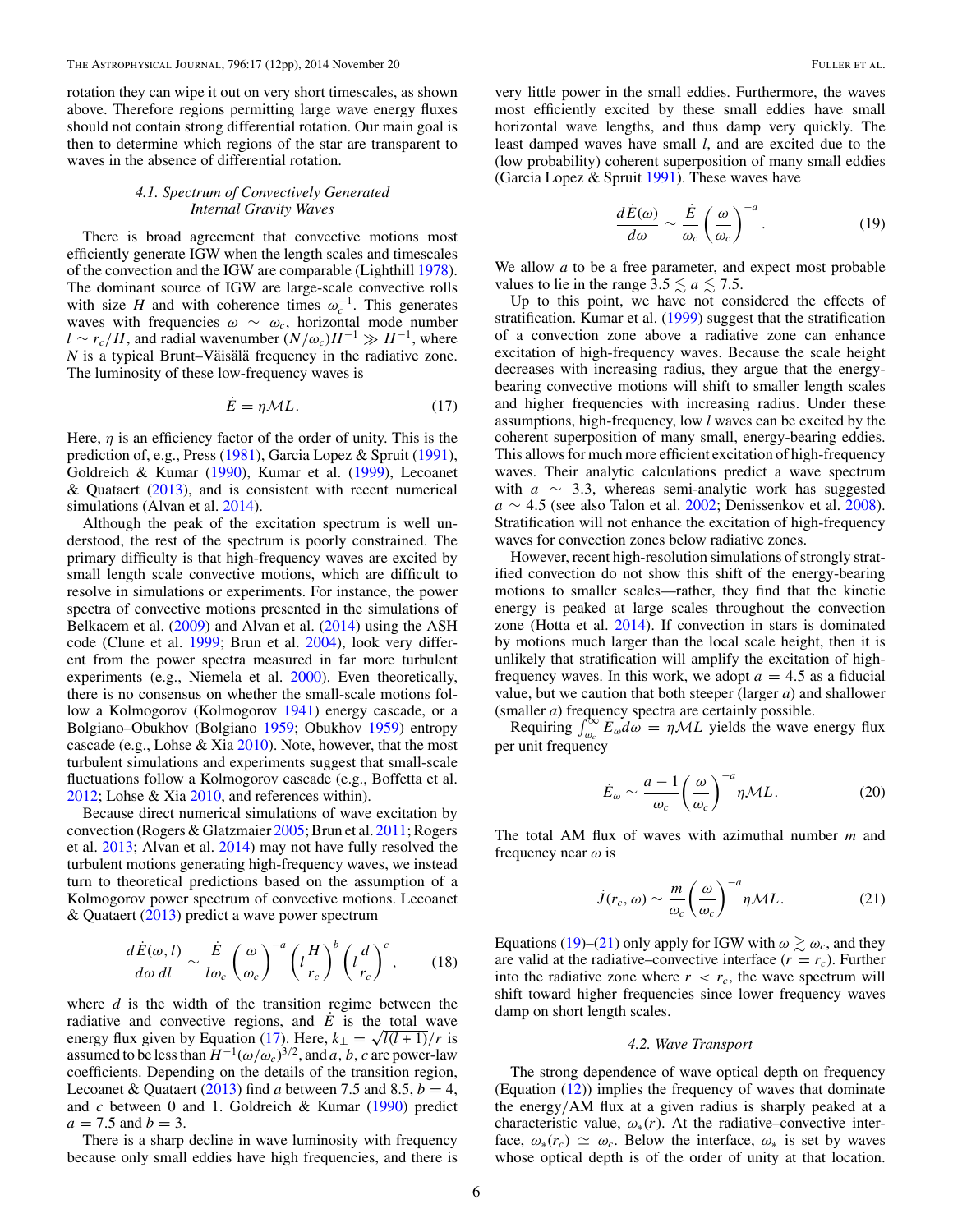<span id="page-6-0"></span>Lower frequency waves have been attenuated and higher frequency waves carry less AM via Equation  $(21)$ . To solve for  $\omega_*(r)$ , we find the peak in the value of

$$
\dot{J}(r,\omega) = \dot{J}(r_c,\omega)e^{-\tau(r,\omega)}.\tag{22}
$$

Taking the derivative of Equation (22) with respect to *ω* and setting equal to zero yields

$$
\tau_* = \frac{a}{4}.\tag{23}
$$

Then, using Equation [\(12\)](#page-3-0) we find

$$
\omega(r) = \left[\frac{4}{a} \int_{r}^{r_c} dr \frac{[l(l+1)^{3/2} N_T^2 N K]}{r^3}\right]^{1/4}.
$$
 (24)

The right-hand side of Equation (24) depends primarily on the stellar structure with only a very weak dependence on the wave spectrum. Equation (24) applies for frequencies above the convective turnover frequency  $\omega_c$ , and an expression valid at all frequencies is

$$
\omega_*(r) = \max \bigg[ \omega_c \, \left( \frac{4}{a} \int_r^{r_c} dr \, \frac{[l(l+1)^{3/2} N_T^2 N K}{r^3} \right)^{1/4} \bigg]. \tag{25}
$$

The AM flux carried by waves with frequency  $\omega \approx \omega_*$  is, using Equation [\(21\)](#page-5-0),

$$
\dot{J}_*(r) \sim \frac{m\eta \mathcal{M}L}{\omega_c} \left(\frac{\omega_*(r)}{\omega_c}\right)^{-a} e^{-a/4}.\tag{26}
$$

Because the AM flux is dominated by waves with frequency  $\omega_*(r)$ , Equation (26) gives an approximate value for the total AM flux carried by IGW at radius *r*. Since low *l* waves have the longest damping lengths, Equation (26) should be evaluated using *l* ∼ |*m*| ∼ 1. The associated spin-up timescale for regions below a radius *r* is

$$
T_*(r) = \frac{\Omega_s I(r)}{\dot{J}_*(r)}.\tag{27}
$$

The timescale  $T_*(r)$  indicates the timescale on which waves could change the spin rate of the region below radius *r*, if the surface of this region contains differential rotation that creates a wave filter. It is different than the spin evolution timescale  $t_w(r)$ that indicates the wave spin-down timescale of a spherical shell at radius *r*. Unfortunately,  $t_w(r)$  is strongly dependent on the stellar rotation profile, which is generally unknown. We find that *T*<sup>∗</sup>(*r*) is a better diagnostic because it provides an estimate for the timescale on which rotation rates at radii below *r could* change, in the presence of a wave filter at radius *r*. For our purposes, the most important quantities are the maximum value of  $T_*(r)$ and its value at the top of the *g*-mode cavity (for subgiants and red giants these values are approximately the same). Since the AM flux of Equation  $(26)$  is somewhat dependent on the slope of the frequency spectrum, we cannot expect Equation (27) to yield exact results. Nonetheless, it provides a simple method of estimating IGW spin evolution timescales.

We would like to compare the wave synchronization timescale to the spin-up timescale due to stellar evolution. This timescale is found from the spin evolution in the absence of AM transport:

$$
\frac{d}{dt}(I\Omega_s) = \Omega_s \dot{I} + \frac{I\Omega_s}{t_s} = 0,\tag{28}
$$

which entails a spin-up timescale of

$$
\tau_{\text{spin}}(r) = -\frac{r}{2\dot{r}},\tag{29}
$$

where  $\dot{r}$  is the rate of change of the radius of the mass contained in a spherical shell at *r*.

Figure [3](#page-7-0) shows the values of  $\omega_*(r)$ ,  $J_*(r)$ ,  $T_*(r)$ , and  $\tau_{spin}(r)$ for a few different stellar models, using  $a = 4.5$ . We have used  $l = m = 1$  and  $\eta = 0.1$  as an estimate for the wave energy carried by these limited values of *l* and *m*. For solarlike stars, the value of  $\omega_*(r)$  reaches a maximum of  $\sim 5\omega_c$ . Although this reduces the value of  $J_*(r)$  to  $\sim 10^{-3}$  its value at the convection zone, the remaining AM is still capable of changing the spin frequency on timescales of  $\sim 10^8$  yr. Even for steep frequency spectra  $a \sim 7.5$ , the wave timescales are less than the age of the Sun. We therefore agree with previous results (Talon & Charbonnel [2005;](#page-11-0) Charbonnel & Talon [2005\)](#page-10-0) that have found that IGW affect the solar angular velocity profile on short timescales.

Next, we examine the results for a 1.5  $M_{\odot}$  terminal-age main sequence (TAMS) star. A star of this mass develops a surface convection zone as it begins to evolve off the main sequence toward cooler surface temperatures. When this convection zone first forms, it is relatively shallow, although it still extends several scale heights and carries nearly all the stellar flux.<sup>15</sup> Because the bottom of the convection zone exists at low densities where the scale height is small, the convective turnover frequency at its base is quite large. The waves generated by the convection therefore have high frequencies and are easily capable of traversing the entire radiative zone (in this case they reflect at the core convection zone and form standing oscillation modes). Moreover, because the convective Mach numbers are larger near the surface convection zone than in the convective core, we expect the surface-generated IGW to dominate the AM flux.<sup>16</sup> These waves are capable of redistributing AM on short timescales ( $T_* \sim 10^6$  yr), allowing more massive stars  $M \gtrsim 1.4 M_{\odot}$  to undergo rapid spin evolution as they initially evolve off the main sequence. This situation was also noted in Talon & Charbonnel [\(2008\)](#page-11-0).

The results are much different for subgiants and red giants. In these stars, the large values of *N* near the hydrogen-burning shell result in large values of *ω*∗. Only high-frequency waves (relative to the convective turnover frequency) are capable of penetrating into the *g*-mode cavities probed by asteroseismic measurements. These waves only carry small amounts of AM, assuming the frequency spectrum is reasonably steep ( $a \ge 3$ ). Consequently, the IGW which are able to propagate into the core cannot change its spin on short timescales, and  $T_* \gg \tau_{spin}$  near the cores of these stars. Therefore, IGW on their own are likely not capable of efficiently spinning down the cores of ascending RGB stars. This result is reassuring, as the observed rapid core

<sup>&</sup>lt;sup>15</sup> The shallow convection zone may inhibit the excitation of large-scale (small *l*) waves due to the limited size of convective eddies. In this particular example, our results are not significantly changed even if we use  $l = 20$ instead of  $l = 1$  in our calculations. However, in some cases involving shallow convection zones, this issue may be pertinent.

<sup>&</sup>lt;sup>16</sup> During the main sequence (before the surface convection zone has formed), the core-generated IGW may be important. For our  $1.5 M_{\odot}$  TAMS model, our calculations indicate that most core-driven waves are damped before making it far into the radiative zone. Wave spin-up timescales are generally longer than the main-sequence life time in the bulk of the radiative zone, but become much shorter near the surface due to the small associated moment of inertia (see Rogers et al. [2012,](#page-11-0) [2013\)](#page-11-0). In some cases the core-driven waves*/*modes may be observable (Shiode et al. [2013\)](#page-11-0), although here we do not investigate core-driven waves in detail.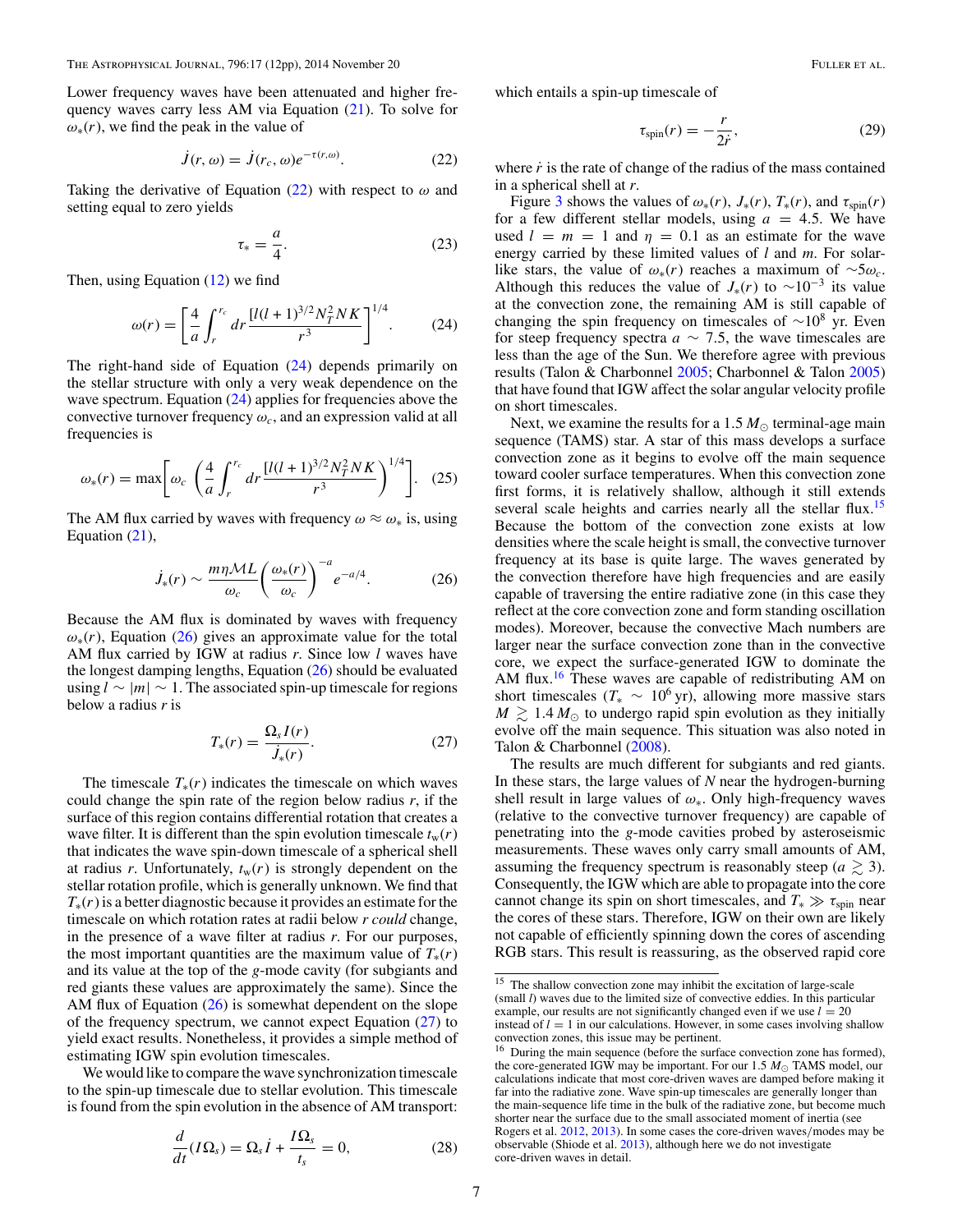<span id="page-7-0"></span>

**Figure 3.** Top left: value of *ω*<sup>∗</sup> from Equation [\(25\)](#page-6-0) as a function of radius, in units of the convective turnover frequency at the base of the surface convection zone, *ωc*. This figure was generated using the wave spectrum from Equation [\(21\)](#page-5-0) with  $a = 4.5$  and  $\eta = 0.1$ , and using waves of  $l = |m| = 1$ . The stellar models are the same as in Figure [1.](#page-2-0) Top right: associated angular momentum flux *J*<sup>∗</sup> from Equation [\(26\)](#page-6-0), in units of the flux launched from the convective zone *J*<sub>*c*</sub>. Bottom panels: spin-up time  $\tau_{spin}$  calculated from Equation [\(29\)](#page-6-0), and wave spin-down time  $\tau_*$  calculated from Equation [\(27\)](#page-6-0). Dotted portions of  $\tau_{spin}$  indicate layers which are expanding and spinning down, while dashed portions are contracting and spinning up. In the left panel, the small spin-down times  $(T_* \ll | \tau_{\text{spin}}|)$  in the solar and TAMS models) suggest the radiative interiors are well coupled to the convective envelopes. In the right panel, the large spin-down times of the subgiant*/*red giant models imply the core and envelope are decoupled. The squares mark the radial location of decoupling, i.e., the value of *R*dc*/R* (see Figure [5\)](#page-9-0). (A color version of this figure is available in the online journal.)

rotation in subgiants and red giants indicates IGW have not been able to spin down the cores of these stars. However, we note that in the upper radiative zone ( $r/R \gtrsim 10^{-1}$  for the subgiant model and  $r/R \gtrsim 2 \times 10^{-2}$  for the red giant model) the wave spindown timescales are short ( $T_* \ll \tau_{spin}$ ), implying that IGW can still affect the spin of these regions of the star.

## *4.3. Wave Decoupling*

The results presented above indicate that IGW can help reduce differential rotation for stars leaving the main sequence, but they cannot keep the inner core (regions at and below the hydrogen-burning shell) synchronized as the star evolves up the

subgiant*/*RGB. We would like to know the moment in the evolution at which the waves can no longer penetrate into the core, allowing it to decouple from the surface convection zone.

To determine the epoch of decoupling, we find the stellar evolutionary state at which IGW spin evolution timescales become longer than stellar evolution timescales. We generate stellar models with MESA (Paxton et al. [2011,](#page-11-0) [2013\)](#page-11-0) and evolve them from the zero-age main sequence, calculating profiles of  $T_*(r)$  and  $t_*(r)$  at each step. We then find the first stellar model that contains a location below the surface convection zone where  $T_*(r) > \tau_{spin}(r)$ , and we define this to be the moment of decoupling.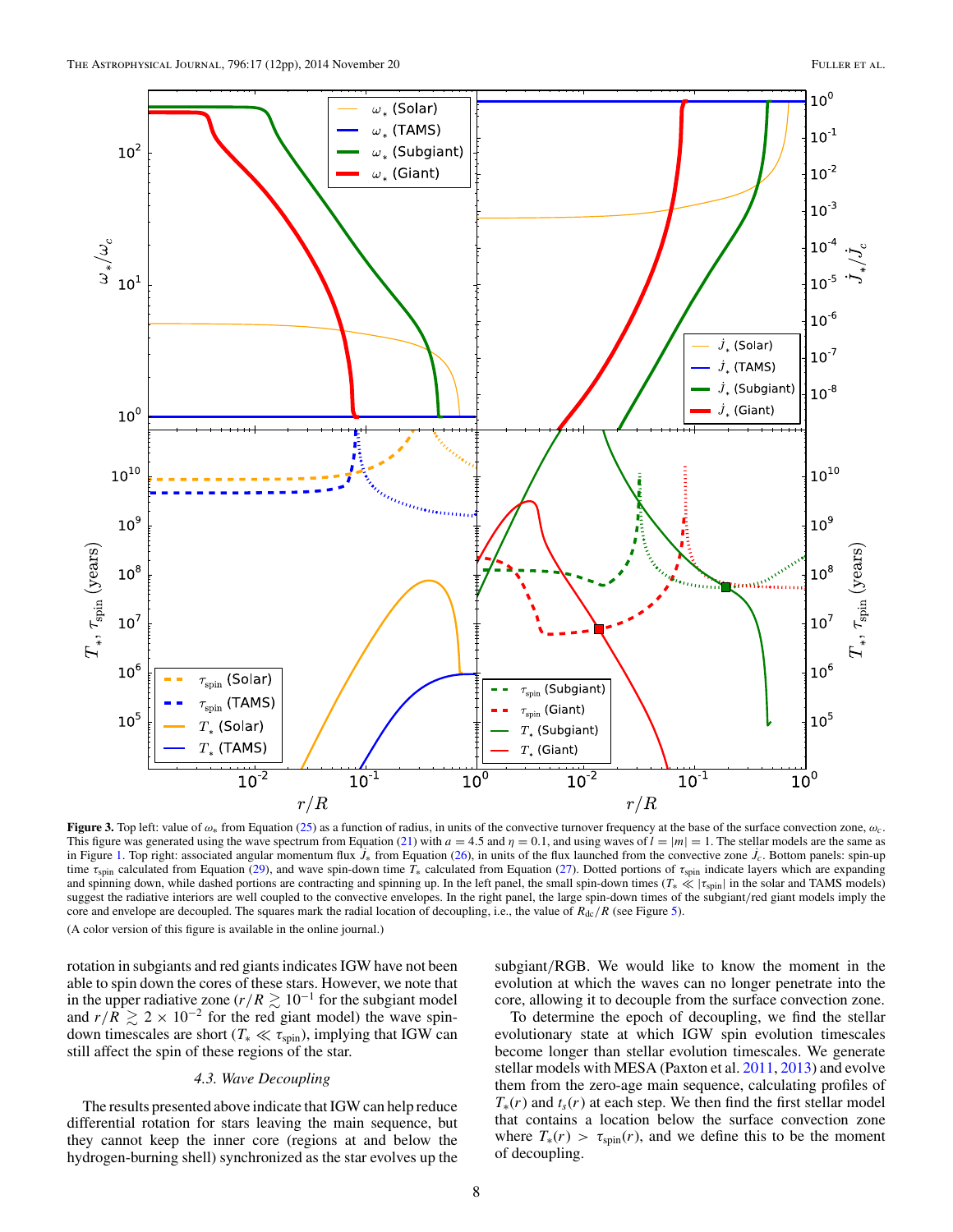<span id="page-8-0"></span>

**Figure 4.** Top: H-R diagram showing the evolutionary tracks for stars of different masses, with solar metallicity. The black lines indicate the moment of decoupling for different frequency spectra parameterized by *a* (see Equation [\(21\)](#page-5-0)). This plot was made using  $l = |m| = 1$ , and  $\eta = 0.1$ . Stars to the left of the black lines are expected to rotate nearly rigidly, while stars to the right of the black lines can develop large amounts of differential rotation. We have also included the location of the Sun, the A-type star KIC 11145123 analyzed by Kurtz et al. [\(2014;](#page-11-0) K14), the seven subgiants analyzed by Deheuvels et al. [\(2012,](#page-10-0) [2014;](#page-10-0) D12, D14), and the four RGB stars analyzed by Beck et al. [\(2012,](#page-10-0) [2014;](#page-10-0) B12, B14). Bottom: H-R diagram, but with luminosity replaced by the large-frequency separation Δ*ν*. A large-frequency separation is not listed in [K14.](#page-11-0)

Figure 4 shows evolutionary tracks for stars of different mass and indicates the moment of decoupling for each model. We calculate  $T_*$  using waves of  $l = |m| = 1$ ,  $\alpha = 4.5$ , and  $\eta = 0.1$ . For stars in the mass range  $M_{\odot} < M < 1.5 M_{\odot}$  that comprise most of the observed subgiant*/*ascending RGB *Kepler* sample (Schlaufman & Winn [2013\)](#page-11-0), the moment of decoupling occurs at effective temperatures  $T_{\text{eff}} \approx 5500 \text{ K}$ . At decoupling, the radii of the stars are typically ∼1*.*75 their main-sequence radius for  $M_{\odot} \lesssim M \lesssim 1.5 M_{\odot}$ . The large-frequency separation of stars, Δ*ν*, is approximately half its main-sequence value at the time of decoupling (see bottom panel of Figure 4).

The actual stellar parameters at decoupling will depend on stellar metallicity, spin frequency, wave spectrum, etc., but should typically occur in the 5200 K  $\lesssim T_{\rm eff} \lesssim 6200 \,\rm K$ temperature range. In particular, low-metallicity stars (such as KIC 7341231, analyzed in Deheuvels et al. [2012\)](#page-10-0) have larger  $T_{\text{eff}}$  for the same mass, and will have correspondingly warmer temperatures at decoupling. For steep wave spectra (*a* ∼ 7*.*5) the decoupling occurs earlier in the stellar evolution, very soon after core hydrogen exhaustion, and at larger *T*eff. Shallow wave spectra ( $a \leq 3$ ) do not decouple until later in the stellar evolution, further up the RGB, at evolutionary stages beyond those of the subgiants observed by Deheuvels et al. [\(2012,](#page-10-0) [2014\)](#page-10-0).

The decoupling of the core occurs for three reasons. First, the stellar evolution timescales decrease from  $\sim$ 10<sup>9</sup> yr to  $\sim$ 10<sup>7</sup> yr as a star evolves from the main sequence to the RGB, meaning waves have to act on shorter timescales to keep up with the spin up of the contracting core. Second, as stars evolve across the subgiant region, their surface convective zone deepens, penetrating further into the star where the convective turnover frequencies are smaller. The frequencies of the convectively excited waves correspondingly decrease, meaning they cannot propagate as far into the core. Third, as the core contracts, its peak Brunt–Väisälä frequency N increases by over an order of magnitude. The inner core therefore becomes optically thick to the waves, prohibiting efficient core–envelope coupling.

The findings above appear to be consistent with asteroseismic measurements. The subgiant stars studied by Deheuvels et al. [\(2014\)](#page-10-0) have temperatures of  $T_{\text{eff}} \sim 5000 \text{ K}$  and radii in the range  $2-3 R_{\odot}$  range, and therefore have likely evolved past the moment of decoupling. Indeed, Deheuvels et al. [\(2014\)](#page-10-0) find that these stars appear to have cores which are spinning up with time. Our findings are also consistent with those of Tayar & Pinsonneault  $(2013)$  who find that the internal rotation rate of a low-mass subgiant (KIC 7341231; Deheuvels et al. [2012\)](#page-10-0) requires decoupling to occur at stellar radii of  $R \sim 1.5-1.9 R_{\odot}$ .

Finally, we can estimate the extent of the decoupled core by searching for the first radial location at which  $T_*(r) > \tau_{spin}(r)$ as one travels from the convective envelope inward (marked by a square in Figure [3\)](#page-7-0). Regions below this radial location are decoupled from convectively excited IGW. Figure [5](#page-9-0) shows the extent of the decoupled region in terms of radius  $R_{dc}$  and mass  $M_{\text{dc}}$  as a function of the stellar radius as stars evolve up the RGB. Typically only the inner part of the radiative core is decoupled, with  $M_{dc} \approx 0.2 M_{\odot}$  as the star evolves up the lower RGB. We therefore expect any differential rotation to be restricted to mass coordinates  $M(r) < M_{\text{dc}} \approx 0.2 M_{\odot}$ . The decoupled region includes the helium core, the hydrogenburning shell, and a small fraction of the radiative envelope. Steeper wave spectra have larger decoupled regions (comprised by the bulk of the radiative region) while shallower wave spectra have smaller decoupled regions (but still including the helium core and hydrogen-burning shell).

### 5. DISCUSSION AND CONCLUSIONS

We have examined the impact of IGWs on AM transport and the internal rotation rates of evolving low-mass  $(0.9 M_{\odot} \leq$  $M \leq 2.5 M_{\odot}$ ) stars. Convection zones generally excite IGW that carry large fluxes of AM, and the presence of largescale differential rotation within the star sets up an efficient wave filter. The ensuing propagation and dissipation of the filtered waves tends to reduce the differential rotation until its magnitude is comparable to local IGW frequencies. Therefore, as long as IGW are able to propagate from the convection zone to a region of strong differential rotation, they can reduce differential rotation on timescales much shorter than stellar evolution timescales.

In low-mass stars with deep convective envelopes, most of the convectively excited IGW are radiatively damped before they can propagate to the center of the star. Therefore only IGW with frequencies somewhat larger than convective turnover frequencies can affect the stellar core. For the most plausible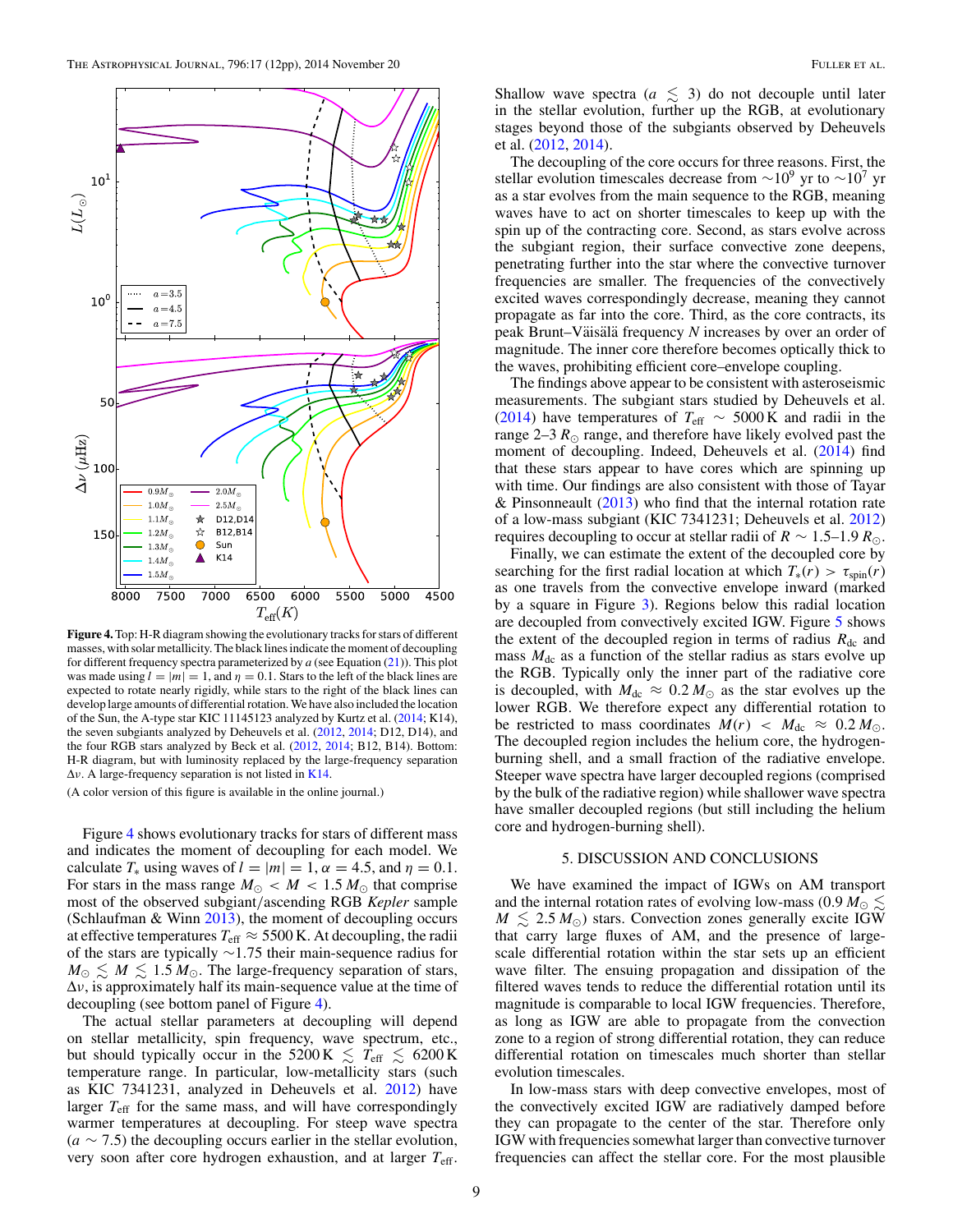<span id="page-9-0"></span>

**Figure 5.** Top: radius of the decoupled core  $R_{dc}$ , as a function of the stellar radius *R* as stars ascend the red giant branch. This figure uses the same parameters as Figure [4,](#page-8-0) and with  $a = 4.5$ . Bottom: mass of the decoupled core  $M_{\text{dc}}$ . After the onset of decoupling, the mass of the decoupled region is  $M_{\text{dc}} \approx 0.2 M_{\odot}$ and is only weakly dependent on the stellar mass and evolutionary state for  $M \lesssim 2 M_{\odot}$ .

IGW spectra (see Section [4.1\)](#page-5-0), we find that IGW can change main-sequence internal rotation rates on short timescales ( $T_* \lesssim$  $10<sup>8</sup>$  yr). However, as stars evolve off the main sequence their cores contract and become opaque to IGW. The core decouples from the envelope, allowing large amounts of differential rotation to develop.

Our theory is consistent with IGW providing the bulk of AM transport within stars. All stars younger than decoupling, which occurs near  $T_{\text{eff}} \approx 5500 \text{ K}$  (see Figure [4\)](#page-8-0), have been measured to have small amounts of internal differential rotation. All low-mass ( $M \le 2.5 M_{\odot}$ ) subgiant/red giant stars older than decoupling have been measured to have large amounts of internal differential rotation. IGW may therefore provide the bulk of the synchronizing torque in low-mass stars, although other AM transport mechanisms are likely required to enforce the rigid rotation of the radiative region of the Sun (Denissenkov et al. [2008\)](#page-10-0), and to produce the small degree of spin down observed for RGB cores (Mosser et al. [2012\)](#page-11-0).

#### *5.1. Application to the Sun*

In the Sun, low *l* IGW with frequencies larger than the convective turnover frequency  $\omega \gtrsim 5\omega_c$  can traverse the entire radiative zone, and can reduce differential rotation on short timescales ( $T_* \sim 10^7$ – $10^8$  yr). This result is in accordance with a series of studies (e.g., Talon & Charbonnel [2005;](#page-11-0) Charbonnel & Talon [2005\)](#page-10-0) examining IGW AM transport in solar-like stars, whose more detailed calculations*/*simulations found that waves reduce differential rotation within the Sun on similar timescales.

This result is not strongly dependent on the IGW wave spectrum generated by convection, nor does it require the existence of a SLO. The solar IGW AM transport timescale of  $T_* \sim 10^7$ – $10^8$  yr also appears to be consistent with observations of the spin-down of young cluster stars (Stauffer & Hartmann [1987;](#page-11-0) Keppens et al. [1995;](#page-10-0) Bouvier et al. [1997;](#page-10-0) Krishnamurthi et al. [1997;](#page-10-0) Barnes [2003\)](#page-10-0).

However, IGW by themselves are unlikely to produce the observed rigid rotation of the solar interior. In the Sun, the IGW that reach  $r = 0$  have angular frequencies  $\omega_* \approx 4 \mu$ Hz, whereas the rotation rate of the radiative zone is  $\Omega_{\odot} \simeq 2.6 \,\mu\text{Hz}$ . In the absence of other AM transport mechanisms, we may therefore expect to observe differential rotation of the order of  $\Delta\Omega \sim \omega_*/m \sim 4 \mu$ Hz, in contrast to the nearly rigid rotation which is observed ( $\Delta\Omega \ll \Omega_{\odot}$ ). We conclude that IGW are capable of performing the bulk of the AM transport required to keep the radiative interior of the Sun synchronous with the convective envelope (in agreement with Talon & Charbonnel [2005](#page-11-0) and Charbonnel & Talon [2005\)](#page-10-0), but that another source of torque is required to enforce rigid rotation (in agreement with Gough & Mcintyre [1998](#page-10-0) and Denissenkov et al. [2008\)](#page-10-0).

#### *5.2. Evolution Up the Red Giant Branch*

As stars evolve across the subgiant branch and up the RGB, their cores become opaque to incoming IGW waves and decouple from the surface convection zone. After decoupling, the cores are able to spin up as they ascend the subgiant branch, as observed by Deheuvels et al. [\(2014\)](#page-10-0). However, asteroseismic measurements of the core rotation rate of stars ascending the RGB (Mosser et al. [2012\)](#page-11-0) indicate that the cores of these stars slowly spin *down* as they evolve. IGW on their own are likely incapable of producing this spin down.

However, IGW are capable of changing the stellar spin down to radii of  $r \sim 10^{-1} R_{\odot}$  (in comparison, the base of the convective zone resides at radii  $r \sim 0.75 R_{\odot}$ , while the hydrogen-burning shell is located at  $r \sim 3 \times 10^{-2} R_{\odot}$ ). This implies that convectively excited IGW can remove most of the AM from the contracting radiative zone and are able to couple the slowly rotating convective zone with the bulk of the moment of inertia of the radiative zone. We predict that only the inner core (i.e., the inner  $\sim$ 0.2 *M*<sub>☉</sub> comprising the helium core, hydrogen-burning shell, and a small fraction of the radiative outer core) of RGB stars rotate rapidly, whereas layers exterior to this can be spun down by IGW. Moreover, our results imply that other AM transport mechanisms (e.g., magnetic torques) need only remove the relatively small amount of AM contained in the inner  $\sim$ 0.2  $M_{\odot}$  of the core in order to allow it to spin down on the RGB.

Additionally, while on the RGB, the material accreting onto the helium core may have been previously spun down by IGW, meaning the core will not rapidly spin up as it accretes. This possibility is somewhat dependent on the wave spectrum and so we do not investigate it in detail. However, the impeded spin-up of the core would once again allow other AM transport mechanisms to spin down the inner core with only a relatively small amount of AM transport. Last, the IGW could enforce large angular velocity gradients between the inner core (which is unaffected by IGW) and the outer core (which is spun down by the IGW). The IGW-induced shear could then enhance the potency of other AM transport mechanisms. Successful descriptions of AM transport may therefore require the simultaneous interplay between IGW and other sources of torque.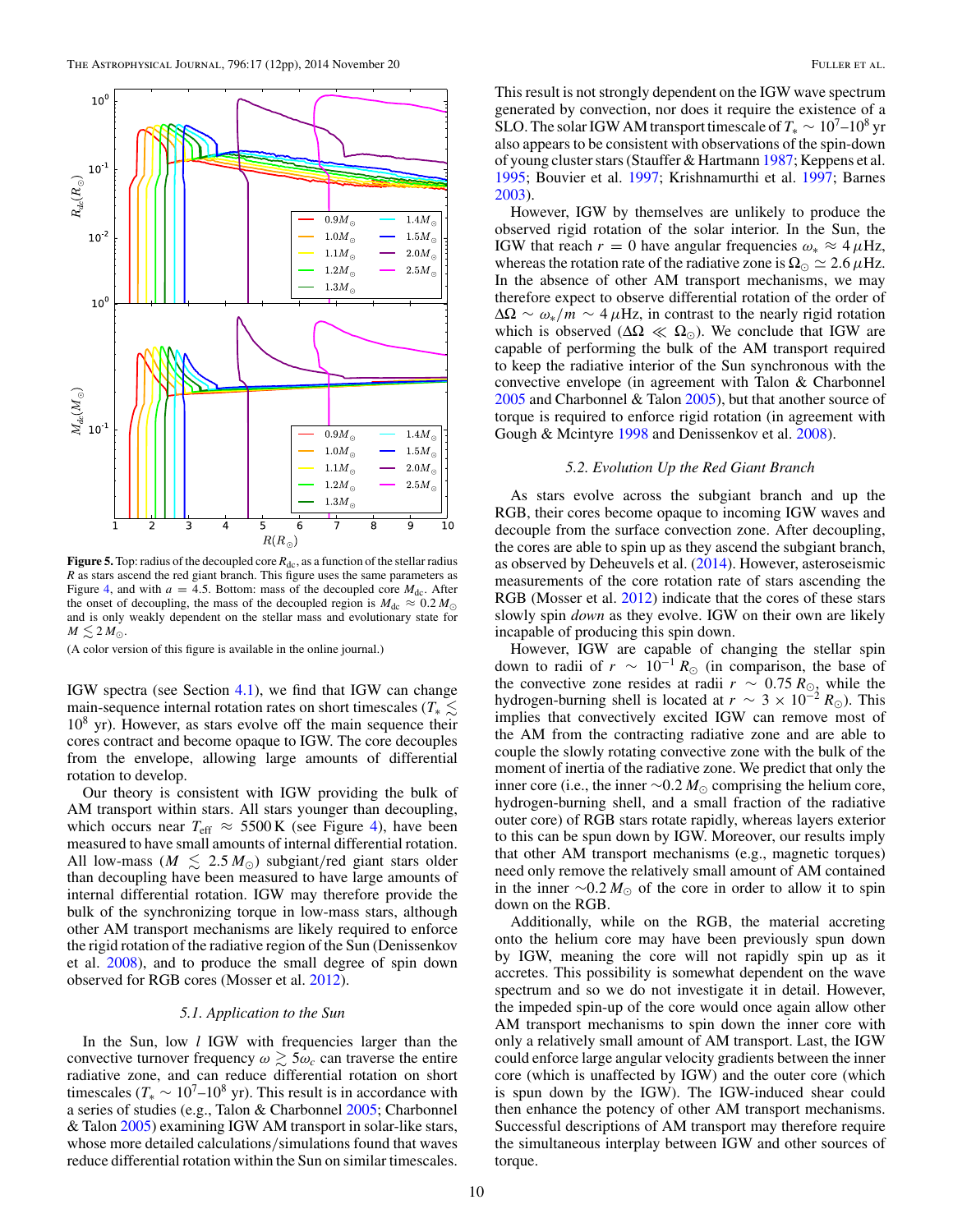<span id="page-10-0"></span>The Astrophysical Journal, 796:17 (12pp), 2014 November 20 Fuller et al.

#### *5.3. Constraints on Wave Excitation and Propagation*

Our results, combined with asteroseismic measurements, may place some constraints on the viability of some surprising results from simulations of IGW wave generation*/*propagation (see, e.g., Rogers et al. [2008,](#page-11-0) [2013;](#page-11-0) Alvan et al. 2014). These authors suggest that a radial damping length increased by ∼(*N/ω*) 1 better describes IGW attenuation, speculating that nonlinear wave–wave interactions may be at play. However, if we use this modified damping length in Equation  $(12)$ , we find that low-frequency IGW can penetrate all the way into the cores of subgiants*/*red giants. These IGW could spin down the cores on short timescales, in contrast with their observed rapid rotation. Thus, this weaker IGW damping appears to be inconsistent with observations.

We may also be able to constrain the frequency spectrum of the convectively excited IGW. If the wave spectrum is somewhat flat ( $a \leq 3.5$ ) as suggested by Rogers et al. [\(2013\)](#page-11-0), then the AM flux carried by high-frequency waves  $(\omega \gg \omega_c)$  is much greater. This would allow high-frequency IGW to change the spin of the cores of subgiants*/*red giants on short timescales. In the absence of additional AM transport mechanisms, the IGW would generate differential rotation of the order of  $\Delta\Omega \sim \omega_*$ , causing the cores to spin *faster* than observed, at  $P \sim 2\pi/\omega_* \sim$ 2 days. This scenario seems unlikely, as it would require the presence of an additional AM transport mechanism which would mostly erase the IGW-induced shear, yet allow the smaller degree of observed differential rotation to persist. We find it more plausible that the wave spectrum is steep enough ( $a \gtrsim 3.5$ ) to prevent IGW from significantly altering the spin profile of the *g*-mode cavity in red giants.

### *5.4. Relation to Tidal Theories*

Recent studies (Winn et al. [2010;](#page-11-0) Dawson 2014) of the tidal evolution of hot Jupiters around main-sequence stars have suggested that some observed features of the hot Jupiter distribution can be explained by weak AM transport within the stellar interiors. In particular, these studies have suggested that tides only couple a small piece of the stellar moment of inertia (e.g., a solar-like convection zone) to the planetary orbit. Our results suggest such a decoupling to be extremely unlikely, as IGW can reduce differential rotation on timescales shorter than the ages of the hot Jupiter systems.

### *5.5. Clump Stars and High-mass Stars*

Asteroseismic analyses of clump stars (Mosser et al. [2012;](#page-11-0) see also Tayar & Pinsonneault [2013\)](#page-11-0) burning helium in their core reveal slower core rotation rates, with rotation periods of *P* ∼ 100 days. In clump stars, IGW are excited at the top of the helium-burning core and the base of the convective envelope, and both sources of IGW must be included in AM transport calculations. Preliminary results reveal that IGW may be sufficient to couple the core and envelope of clump stars. However, these results are somewhat dependent on the wave spectrum, so we defer a more detailed investigation to future publications.

In massive stars nearing core collapse, the stellar structure becomes complex, with onion-like shells of convective*/*radiative zones. Although stellar evolutionary timescales become extremely short, the vigorous convection generated by nuclear burning in the cores of these stars generates large fluxes of IGW (Quataert & Shiode [2012;](#page-11-0) Shiode & Quataert [2014\)](#page-11-0). It is therefore likely that IGW play an important role in AM transport for these stars, and we hope to explore this issue in a future paper.

#### *5.6. Uncertainties*

The main uncertainty involved in IGW AM transport is the spectrum of convectively driven waves. Theoretical predictions suffer from our poor understanding of stellar convection, in particular, the inadequacy of mixing length theory. Moreover, they can be sensitive to frequently discarded factors of the order of unity (e.g., a change in the value of  $\omega_c$  by a factor of  $\pi$  in Equation [\(26\)](#page-6-0) will alter wave timescales by orders of magnitude). In turn, results from simulations are difficult to interpret and a detailed physical understanding*/*justification of their outcomes is often lacking. We hope that future simulations of convectively driven IGW can either confirm or deny current expectations and lead to a genuine understanding of convectively driven IGW dynamics. (1)

We thank Ellen Zweibel, Lars Bildsten, Lucy Alvan, Sacha Brun, and Tammy Rogers for useful discussions. We also acknowledge insightful comments from the anonymous referee that improved the manuscript. JF acknowledges partial support from NSF under grant No. AST-1205732 and through a Lee DuBridge Fellowship at Caltech. This research was supported by the National Science Foundation under grant No. NSF PHY11- 25915 and by NASA under TCAN grant No. NNX14AB53G.

### REFERENCES

- Alvan, L., Brun, A. S., & Mathis, S. 2014, [A&A,](http://dx.doi.org/10.1051/0004-6361/201323253) [565, 42](http://adsabs.harvard.edu/abs/2014A&A...565A..42A)
- Baldwin, M. P., Gray, L. J., Dunkerton, T. J., et al. 2001, RvGeo, [39, 179](http://adsabs.harvard.edu/abs/2001RvGeo..39..179B)
- Barker, A. J., & Ogilvie, G. I. 2010, [MNRAS,](http://dx.doi.org/10.1111/j.1365-2966.2010.16400.x) [404, 1849](http://adsabs.harvard.edu/abs/2010MNRAS.404.1849B)
- Barnes, S. A. 2003, [ApJ,](http://dx.doi.org/10.1086/367639) [586, 464](http://adsabs.harvard.edu/abs/2003ApJ...586..464B)
- Beck, P., Hambleton, K., Vos, J., et al. 2014, [A&A,](http://dx.doi.org/10.1051/0004-6361/201322477) [564, 36](http://adsabs.harvard.edu/abs/2014A&A...564A..36B)
- Beck, P., Montalban, J., Kallinger, T., et al. 2012, [Natur,](http://dx.doi.org/10.1038/nature10612) [481, 55](http://adsabs.harvard.edu/abs/2012Natur.481...55B)
- Belkacem, K., Samadi, R., Goupil, M. J., et al. 2009, [A&A,](http://dx.doi.org/10.1051/0004-6361:200810827) [494, 191](http://adsabs.harvard.edu/abs/2009A&A...494..191B)
- Bildsten, L., Ushomirsky, G., & Cutler, C. 1996, [ApJ,](http://dx.doi.org/10.1086/177012) [460, 827](http://adsabs.harvard.edu/abs/1996ApJ...460..827B)
- Boffetta, G., de Lilo, F., Mazzino, A., & Musacchio, S. 2012, [JFM,](http://dx.doi.org/10.1017/jfm.2011.446) [690, 426](http://adsabs.harvard.edu/abs/2012JFM...690..426B)
- Bolgiano, R., Jr. 1959, [JGR,](http://dx.doi.org/10.1029/JZ064i012p02226) [64, 2226](http://adsabs.harvard.edu/abs/1959JGR....64.2226B)
- Bouvier, J., Forestini, M., & Allain, S. 1997, A&A, [326, 1023](http://adsabs.harvard.edu/abs/1997A&A...326.1023B)
- Brun, A. S., Miesch, M. S., & Toomre, J. 2004, [ApJ,](http://dx.doi.org/10.1086/423835) [614, 1073](http://adsabs.harvard.edu/abs/2004ApJ...614.1073B)
- Brun, A. S., Miesch, M. S., & Toomre, J. J. 2011, [ApJ,](http://dx.doi.org/10.1088/0004-637X/742/2/79) [742, 79](http://adsabs.harvard.edu/abs/2011ApJ...742...79B)
- Cantiello, M., Mankovich, M., Bildsten, L., Chistensen-Dalsgaard, J., & Paxton,
- B. 2014, [ApJ,](http://dx.doi.org/10.1088/0004-637X/788/1/93) [788, 93](http://adsabs.harvard.edu/abs/2014ApJ...788...93C)
- Charbonnel, C., & Talon, S. 2005, [Sci,](http://dx.doi.org/10.1126/science.1116849) [309, 2189](http://adsabs.harvard.edu/abs/2005Sci...309.2189C)
- Clune, T. C., Elliott, J. R., Miesch, M. S., Toomre, J., & Glatzmaier, G. A. 1999, [Par. Comput.,](http://dx.doi.org/10.1016/S0167-8191(99)00009-5) 25, 361
- Dawson, R. 2014, [ApJL,](http://dx.doi.org/10.1088/2041-8205/790/2/L31) [790, L31](http://adsabs.harvard.edu/abs/2014ApJ...790L..31D)
- Deheuvels, S., Doğan, G., Goupil, M. J., et al. 2014, [A&A,](http://dx.doi.org/10.1051/0004-6361/201322779) [564, 27](http://adsabs.harvard.edu/abs/2014A&A...564A..27D)
- Deheuvels, S., Garca, R. A., Chaplin, W. J., et al. 2012, [ApJ,](http://dx.doi.org/10.1088/0004-637X/756/1/19) [756, 19](http://adsabs.harvard.edu/abs/2012ApJ...756...19D)
- Denissenkov, P., & Pinsonneault, M. 2007, [ApJ,](http://dx.doi.org/10.1086/510345) [655, 1157](http://adsabs.harvard.edu/abs/2007ApJ...655.1157D)
- Denissenkov, P., Pinsonneault, M., & MacGregor, K. 2008, [ApJ,](http://dx.doi.org/10.1086/589502) [684, 757](http://adsabs.harvard.edu/abs/2008ApJ...684..757D)
- Denissenkov, P., Pinsonneault, M., Terndrup, D., & Newsham, G. 2010, [ApJ,](http://dx.doi.org/10.1088/0004-637X/716/2/1269) [716, 1269](http://adsabs.harvard.edu/abs/2010ApJ...716.1269D)
- Garcia Lopez, R., & Spruit, H. C. 1991, [ApJ,](http://dx.doi.org/10.1086/170356) [377, 268](http://adsabs.harvard.edu/abs/1991ApJ...377..268G)
- Goldreich, P., & Kumar, P. 1990, [ApJ,](http://dx.doi.org/10.1086/169376) [363, 694](http://adsabs.harvard.edu/abs/1990ApJ...363..694G)
- Goldreich, P., & Nicholson, P. 1989, [ApJ,](http://dx.doi.org/10.1086/167665) [342, 1079](http://adsabs.harvard.edu/abs/1989ApJ...342.1079G)
- Gough, D., & McIntyre, M. 1998, [Natur,](http://dx.doi.org/10.1038/29472) [394, 755](http://adsabs.harvard.edu/abs/1998Natur.394..755G)
- Hansen, C. J., & Kawaler, S. D. 1994, Stellar Interiors: Physical Principles, Structure, and Evolution (2nd ed.; Berlin: Springer)
- Hotta, H., Rempel, M., & Yokoyama, T. 2014, [ApJ,](http://dx.doi.org/10.1088/0004-637X/786/1/24) [786, 24](http://adsabs.harvard.edu/abs/2014ApJ...786...24H)
- Howe, R. 2009, LRSP, [6, 1](http://adsabs.harvard.edu/abs/2009LRSP....6....1H)
- Howe, R., Christensen-Dalsgaard, J., Hill, F., et al. 2000, [Sci,](http://dx.doi.org/10.1126/science.287.5462.2456) [287, 2456](http://adsabs.harvard.edu/abs/2000Sci...287.2456H)
- Keppens, R., MacGregor, K. B., & Charbonneau, P. 1995, A&A, [294, 469](http://adsabs.harvard.edu/abs/1995A&A...294..469K)
- Kim, E., & MacGregor, K. B. 2001, [ApJL,](http://dx.doi.org/10.1086/322973) [556, L117](http://adsabs.harvard.edu/abs/2001ApJ...556L.117K)
- Kolmogorov, A. 1941, DoSSR, [30, 301](http://adsabs.harvard.edu/abs/1941DoSSR..30..301K)
- Krishnamurthi, A., Pinsonneault, M. H., Barnes, S., & Soa, S. 1997, [ApJ,](http://dx.doi.org/10.1086/303958) [480, 303](http://adsabs.harvard.edu/abs/1997ApJ...480..303K)
- Kumar, P., & Quataert, E. 1997, [ApJL,](http://dx.doi.org/10.1086/310477) [475, L143](http://adsabs.harvard.edu/abs/1997ApJ...475L.143K)